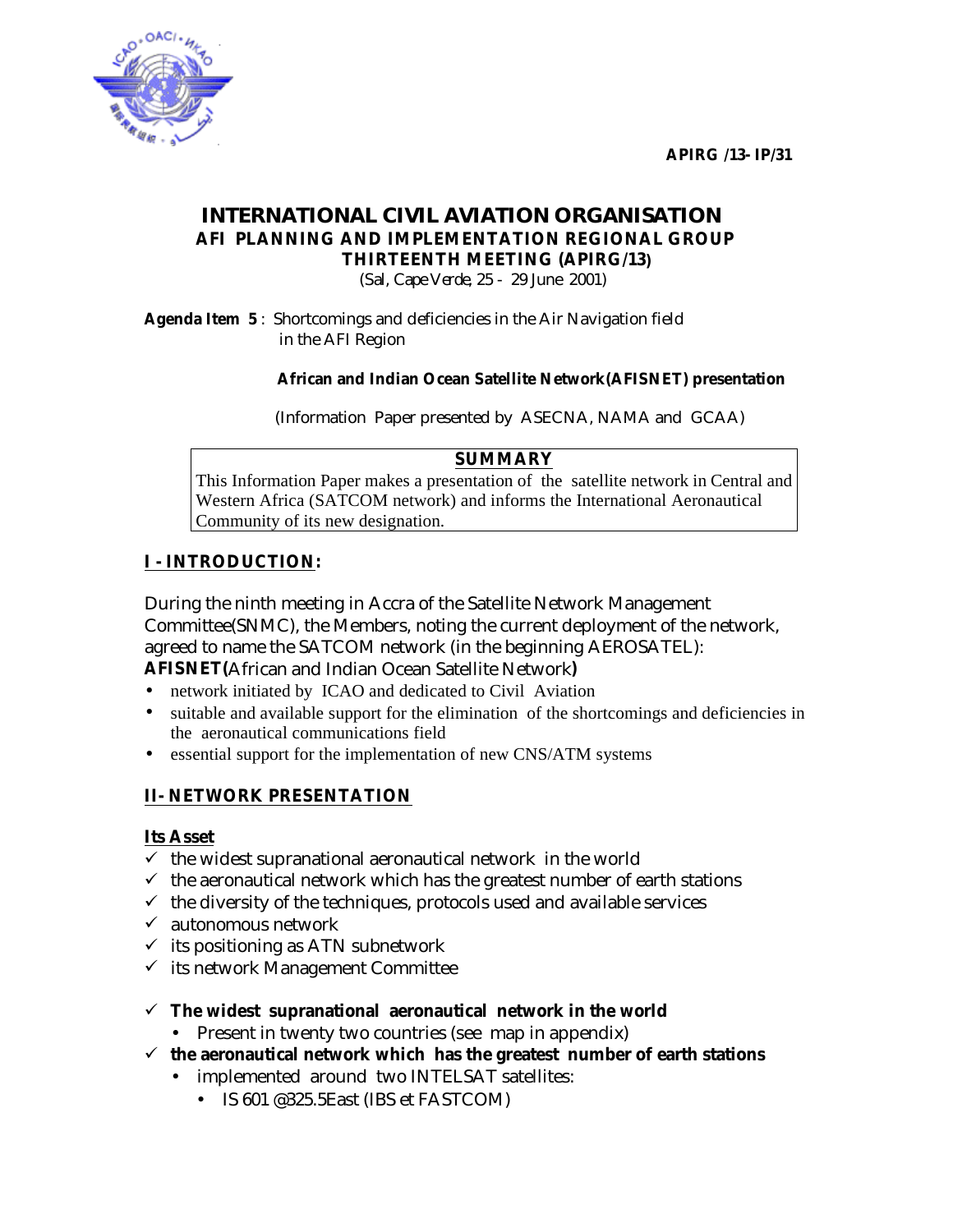- IS 707 @359East (FASTCOM)
- Fifty two earth stations (diagram in appendix)
	- Four B type stations :11 m diameter antenna
	- Fourteen F2 type stations : 7.30 m diameter antenna
	- Thirty four F1 type stations : 4,60 or 3,70 m diameter antenna

#### $\checkmark$  the diversity of the techniques, protocols used and available services

- possible transmission modes
	- MCPC (Multiple Channel Per Carrier)
	- SCPC (Single Channel Per Carrier)
- operation modes
	- IBS(network topology in IBS in appendix)
	- FASTCOM(network topology in FASTCOM in appendix)
- used protocols
	- data : X.25; Frame Relay; Asynchronous (V24); TCP/IP.
	- voice: over Frame Relay.
- available services
	- Aeronautical Fixed Service: AFTN; ATS/DS and GTS
	- Aeronautical Mobile Service: remote VHF.
	- AA C(Aeronautical Administrative Communications)
	- Aeronautical INTRANET
	- Remote maintenance
	- Audioconference

#### $\checkmark$  autonomous network

• exclusively managed, operated and maintained by the members; Organisations providing air navigation services. Each member for its home communications, can extend the network in its area of responsibility ((for example: ASECNA, NAMA, ROBERTS FIR , MAURICIUS and GCAA(GHANA CIVIL AVIATION AUTHORITY))

#### $\checkmark$  its positioning as ATN subnetwork

- X.25 network implementation
- VHF stations implementation equipped with D8PSK modulation
- Interoperability between aeronautical fixed network and Aeronautical Mobile Network
- Link digitalisation
- AFTN interoperability with CAFSAT and SADC networks

#### !"**its Network Management Committee**

Its objectives, notably :

- network extension
- interconnection with other African networks
- periodic review of network (status and required performances)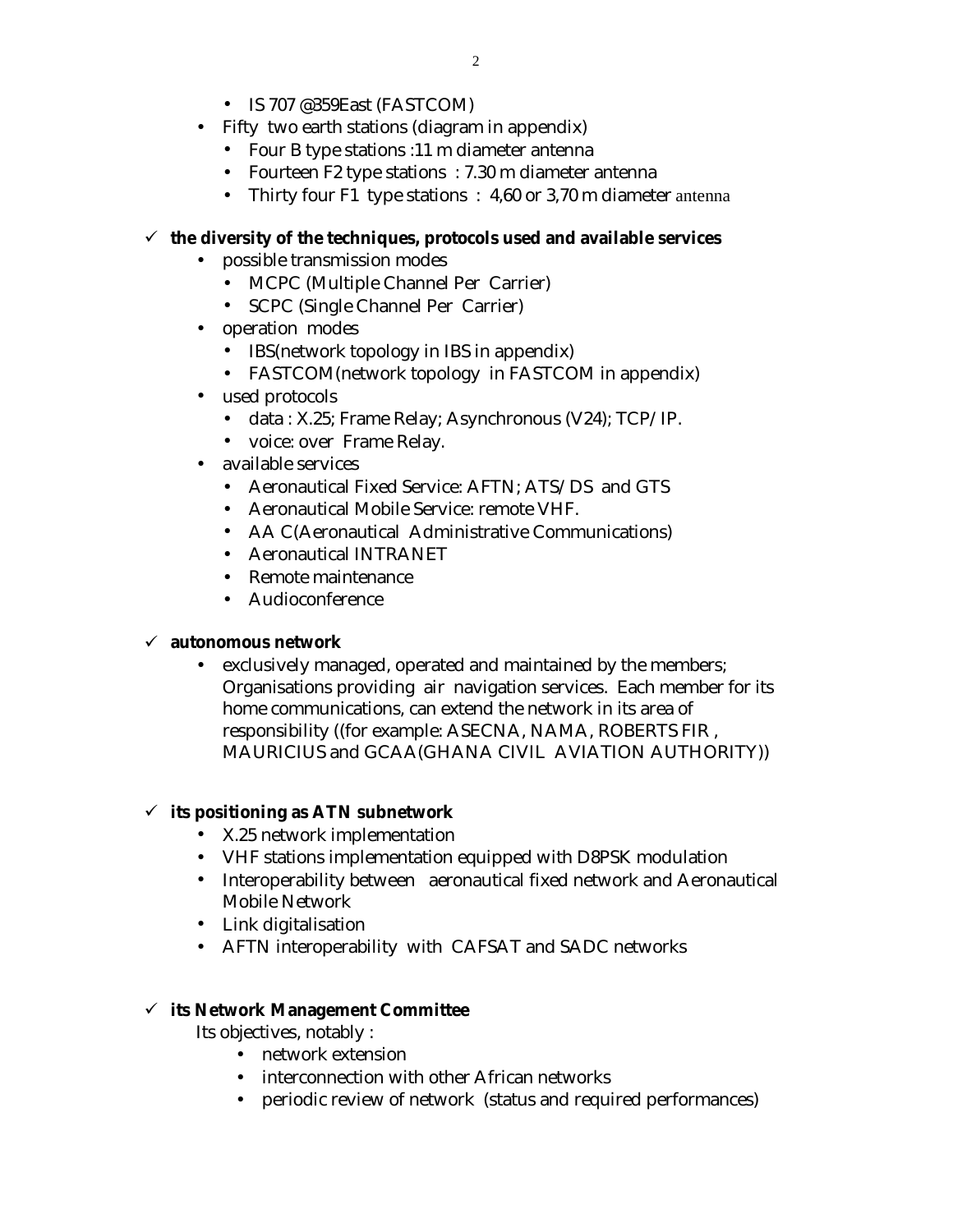- $\checkmark$  Its functioning :
	- founding members: **ICAO, GCAA, NAMA(FAAN), ASECNA, Project Co-ordinator(SERCO- IAL)**
	- observers: **ALCATEL, ALENIA, EU**
	- two annual meetings
	- free participation

## **II - Conclusion**

The meeting is invited to:

- take note of the above mentioned information
- encourage SNMC members to consolidate theirs efforts, assuming seamless communications in AFI Region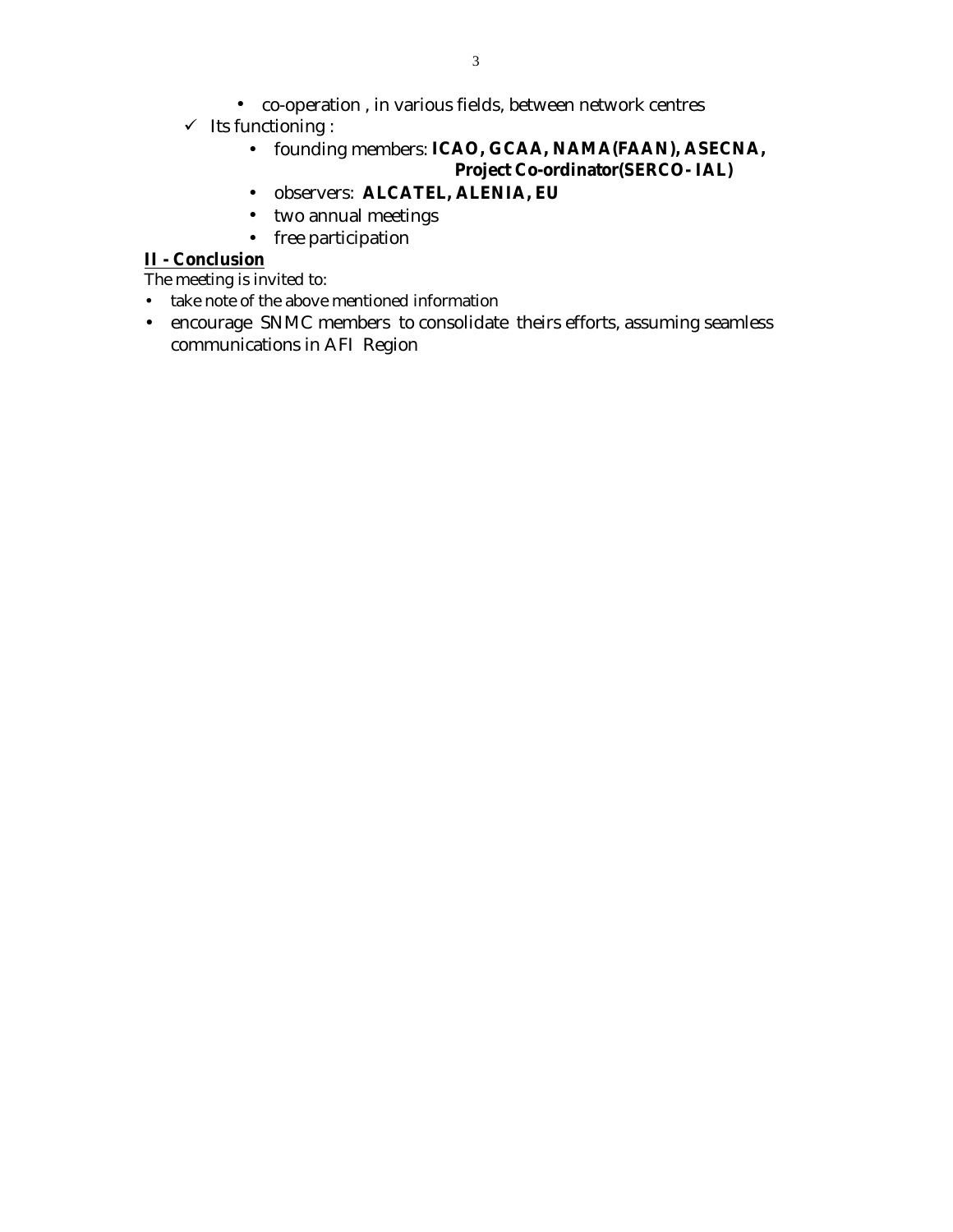# **ANNEXE**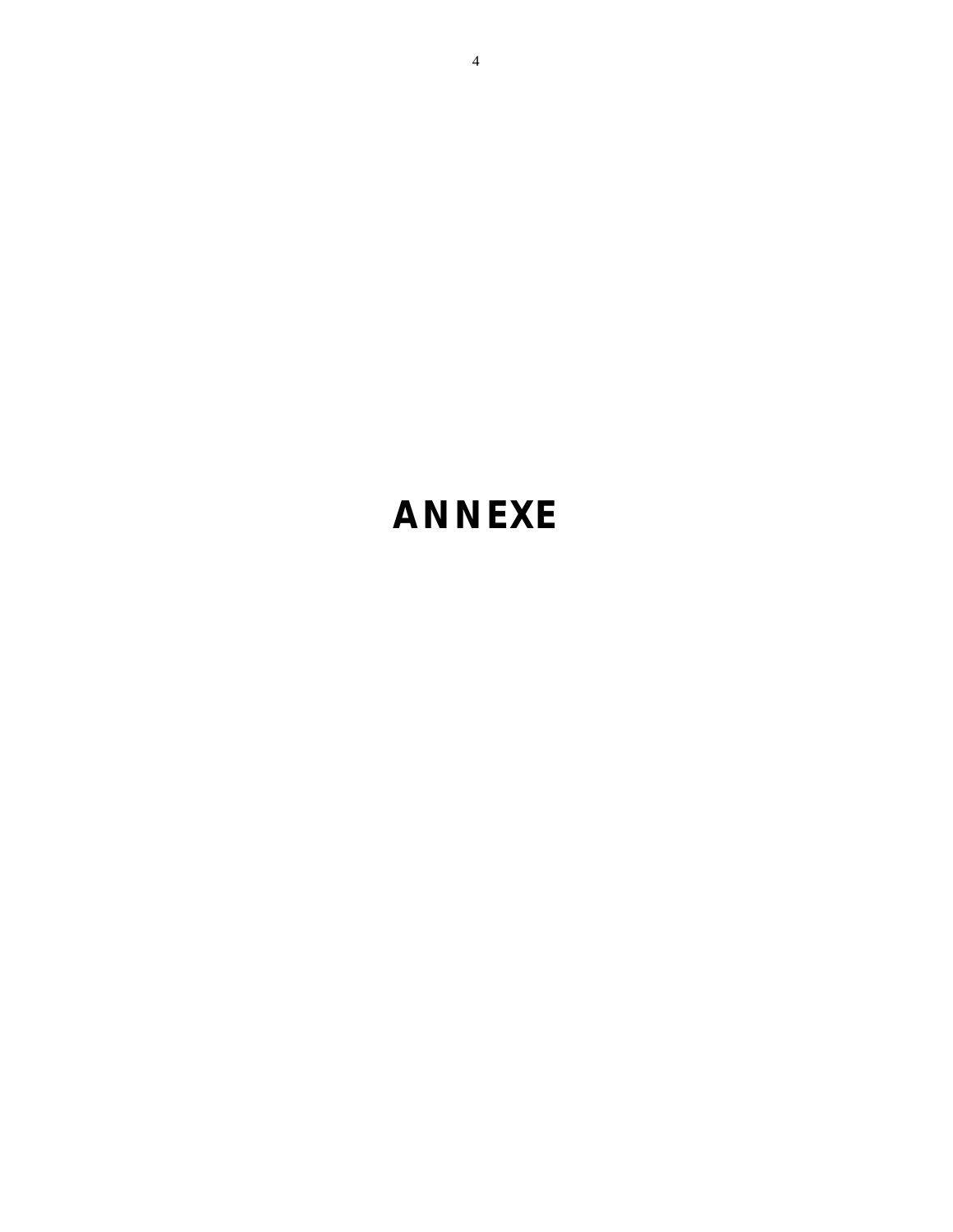# **AFISNET STATE MEMBERS**

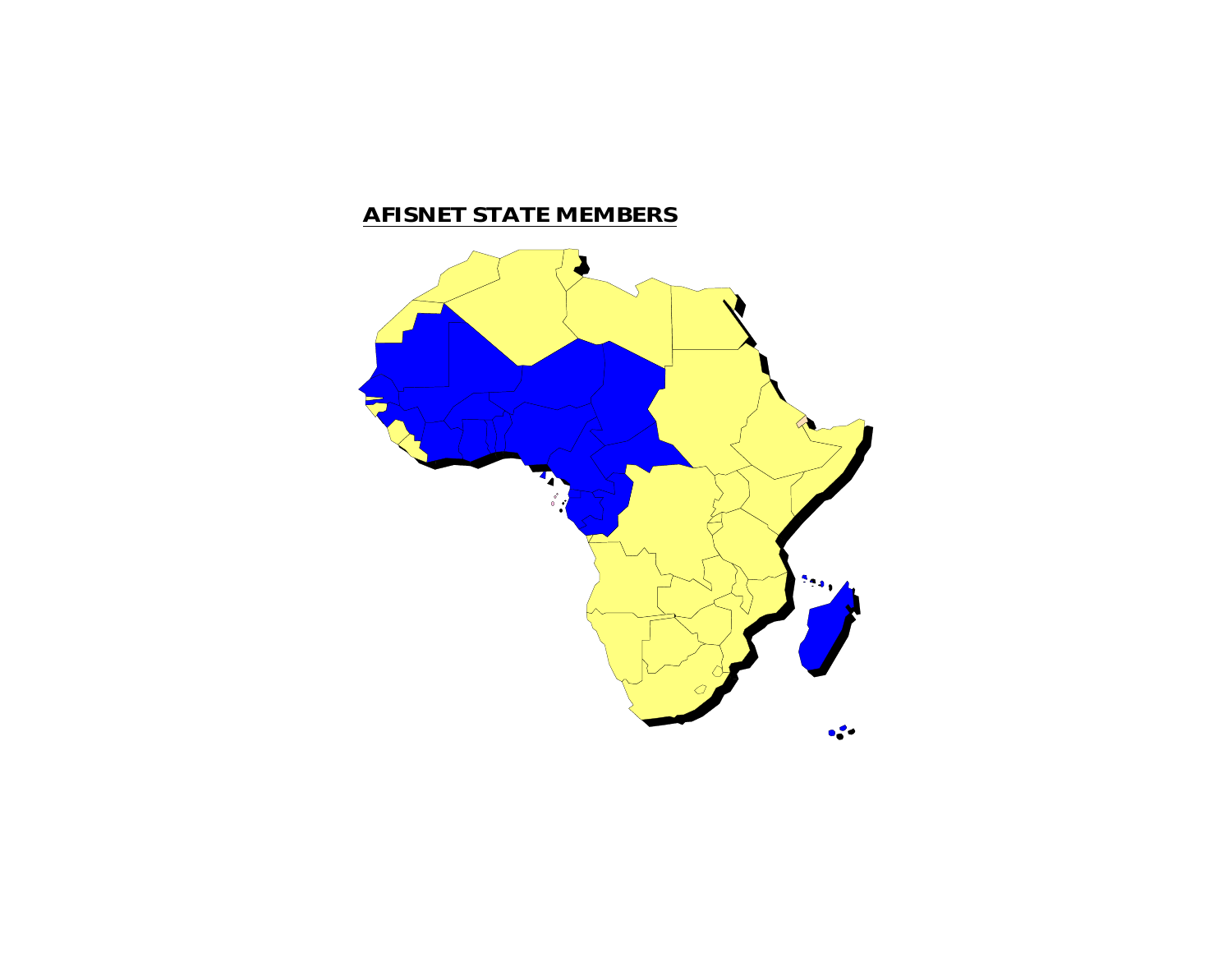**AFISNET Earth Stations** 

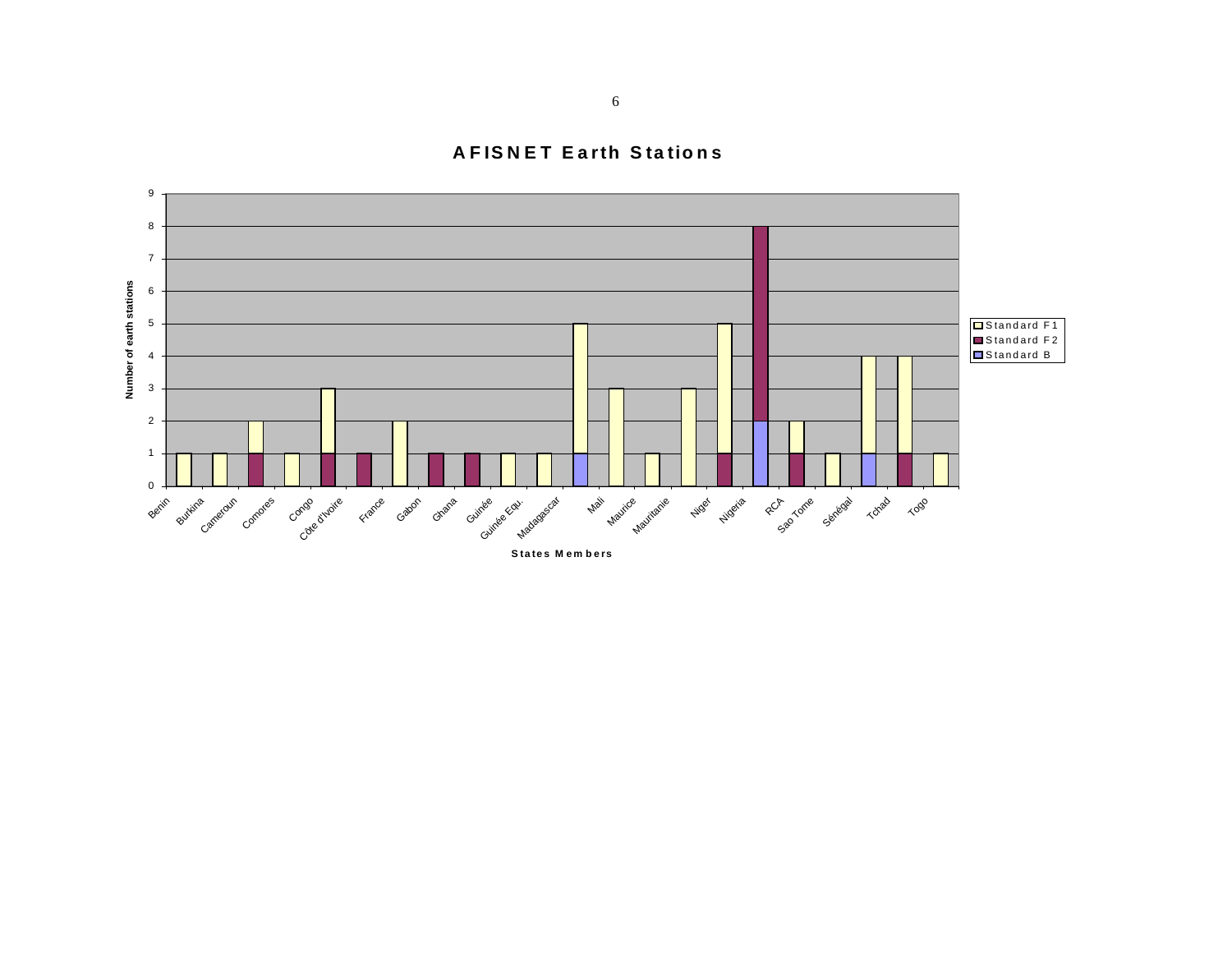#### **NETWORK TOPOLOGY IN IBS MODE**





**BRAZZAV ILLE**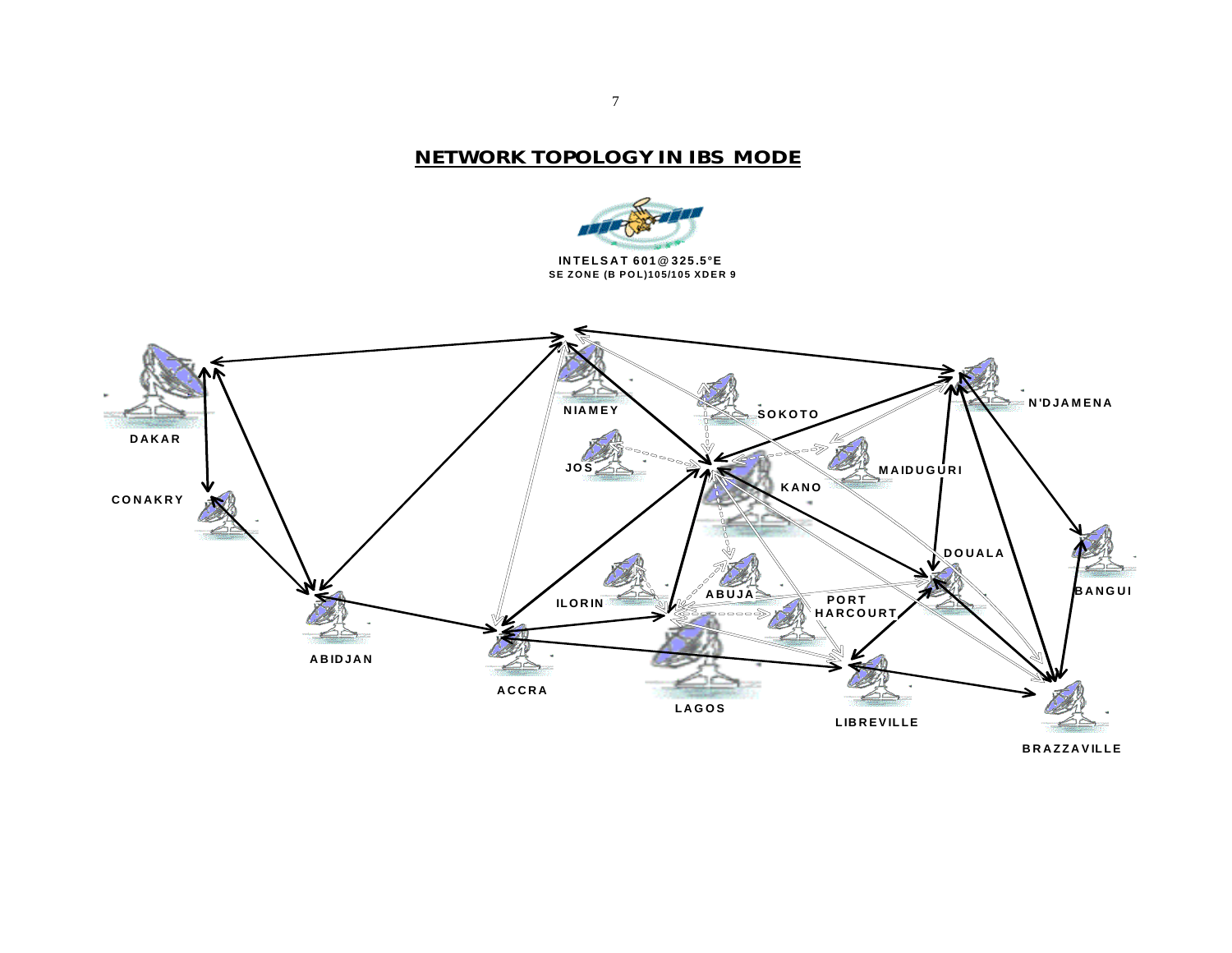**NETWORK TOPOLOGY IN FASTCOM MODE**



*Remarque: - Les couleurs des antennes indiquent le(s) Hub(s) de rattachement des VSAT*